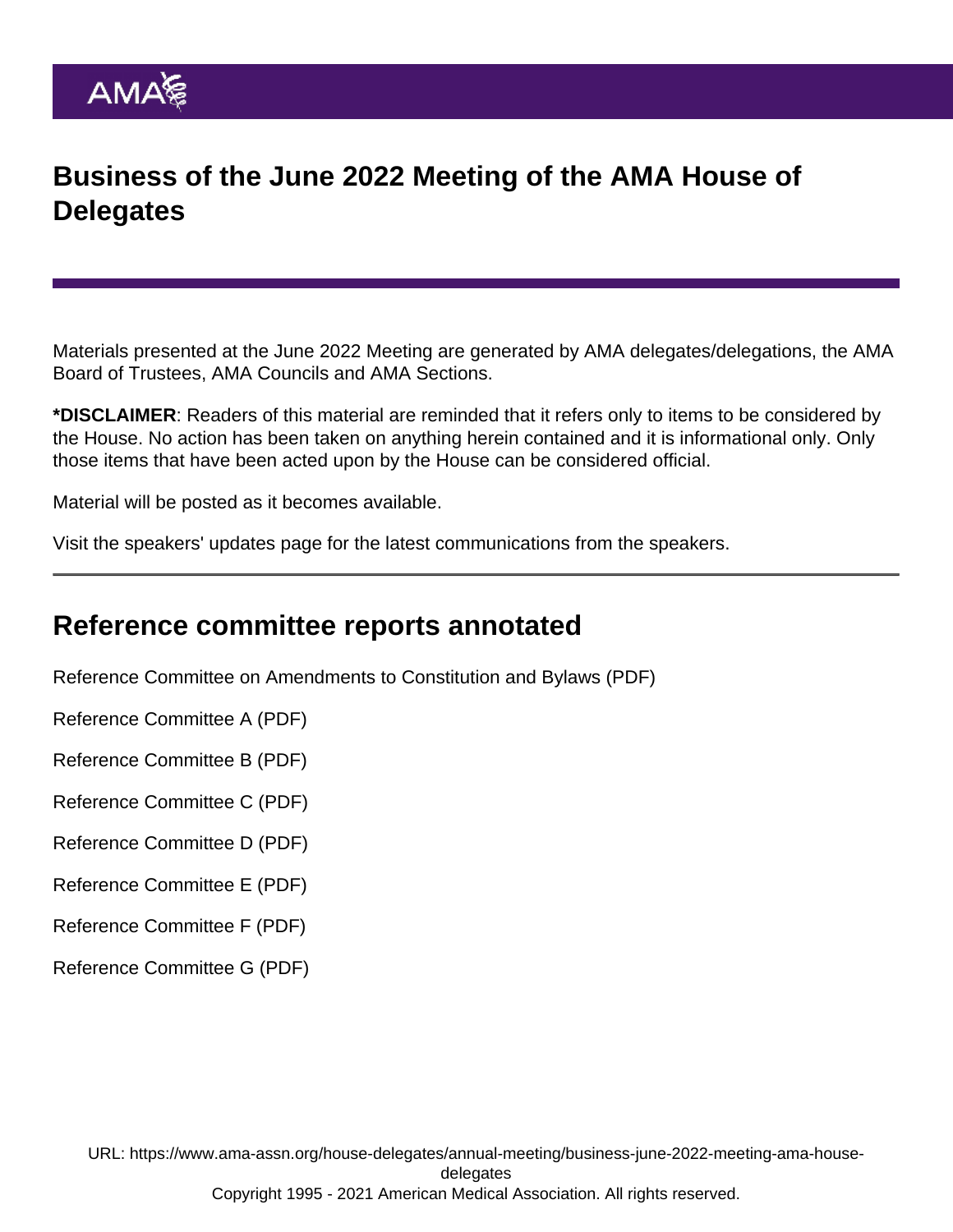# Delegates handbook, handbook addendum and Saturday Tote

[Actions Taken by the House of Delegates on Saturday, June 11](https://www.ama-assn.org/system/files/a22-saturday-actions.pdf) (PDF)

[Order of Business for Reference Committee B Hearing - UPDATED](https://www.ama-assn.org/system/files/a22-refcommb-oob-updated.pdf) (PDF)

[Saturday Tote](https://www.ama-assn.org/system/files/a22-saturday-tote.pdf) (PDF)

[Handbook addendum](https://www.ama-assn.org/system/files/a22-handbook-addendum.pdf) (PDF)

[Handbook and addendum combined](https://www.ama-assn.org/system/files/a22-handbook-addendum-combined.pdf) (PDF)

[Seating allocation](https://www.ama-assn.org/system/files/a22-seating-allocation.pdf) (PDF)

[Seating chart](https://www.ama-assn.org/system/files/a22-seating-chart.pdf) (PDF)

[June 2022 Reference Committees](https://www.ama-assn.org/system/files/a22-ref-comm-members.pdf) (PDF)

[Abridged handbook](https://www.ama-assn.org/system/files/a22-abridged-handbook.docx) (DOCX)

[Google doc](https://docs.google.com/spreadsheets/d/10h8UcEeyaVD3BcaQAOQooEx-ISQjRCYeiSMvlj1sYmI/edit?usp=sharing) (contains only resolved statements from resolutions contained in the Delegates Handbook)

[Google doc](https://docs.google.com/spreadsheets/d/1bqvj1Yk38ooKL7nUrZKp-R23LpmjjtGM6JC9LG5aaxI/edit?usp=sharing) (contains only resolved statements from resolutions contained in the Addendum Handbook)

### Handbook by tab (includes Handbook Addendum)

[Front of Handbook addendum](https://www.ama-assn.org/system/files/a22-handbook-front-matter-addendum.pdf) (PDF)

[Reference Committee on Amendments to Constitution and Bylaws](https://www.ama-assn.org/system/files/a22-handbook-ref-cmte-conby-addendum.pdf) (PDF)

[Reference Committee A](https://www.ama-assn.org/system/files/a22-handbook-ref-cmte-a-addendum.pdf) (PDF)

[Reference Committee B](https://www.ama-assn.org/system/files/a22-handbook-ref-cmte-b-addendum.pdf) (PDF)

[Reference Committee C](https://www.ama-assn.org/system/files/a22-handbook-ref-cmte-c-addendum.pdf) (PDF)

[Reference Committee E](https://www.ama-assn.org/system/files/a22-handbook-ref-cmte-e-addendum.pdf) (PDF)

URL: [https://www.ama-assn.org/house-delegates/annual-meeting/business-june-2022-meeting-ama-house](https://www.ama-assn.org/house-delegates/annual-meeting/business-june-2022-meeting-ama-house-delegates)[delegates](https://www.ama-assn.org/house-delegates/annual-meeting/business-june-2022-meeting-ama-house-delegates) Copyright 1995 - 2021 American Medical Association. All rights reserved.